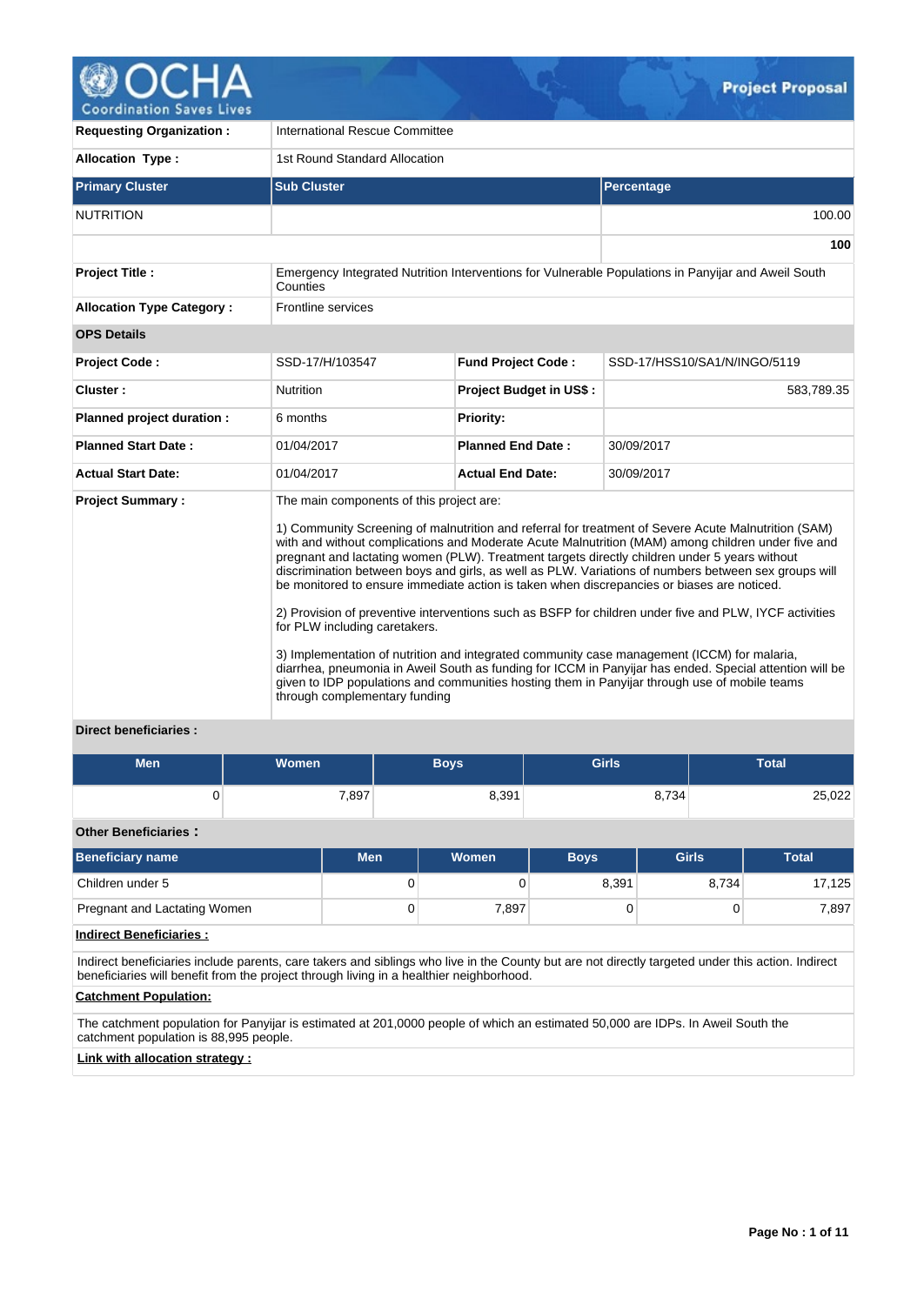This project will address the life-saving humanitarian needs in Unity State which is one of the famine affected states of the country as recommended by the CHF board. According to the allocation strategy, Panyijar is ranked 3rd and Aweil South is ranked 6th on the strategy paper severity ranking matrix. The project will be integrated with health, and child protection sectors within IRC and WASH and food security sectors provided by Oxfam, GAA and Mercy Corps in Panyijar County. During this response the IRC will particularly focus on the following:

- Delivery of quality lifesaving management of SAM among under five children;

- Management of MAM among children under five;

- Management of MAM among PLW;

- Enhancement preventive strategies against malnutrition such as Maternal Infant and Young child Nutrition (MIYCN), vitamin A

supplementation, and deworming; and

- Enhancementneeds analysis of nutrition situation and robust monitoring and coordination of emergency nutrition responses.

### **Sub-Grants to Implementing Partners :**

| <b>Partner Name</b>                                          | <b>Partner Type</b> | <b>Budget in US\$</b> |
|--------------------------------------------------------------|---------------------|-----------------------|
|                                                              |                     |                       |
| $Oth$ funding conurad for the came project (to date) $\cdot$ |                     |                       |

### **Other funding secured for the same project (to date) :**

| <b>Other Funding Source</b> | <b>Other Funding Amount</b> |
|-----------------------------|-----------------------------|
|                             |                             |

### **Organization focal point :**

| <b>Name</b>              | Title <sup>1</sup>           | Email                        | <b>IPhone</b>   |
|--------------------------|------------------------------|------------------------------|-----------------|
| <b>Rosalind Montanez</b> | <b>Grants Coordinator</b>    | Rosalind.Montanez@rescue.org | 211-920-55-0007 |
| Stanley Anyigu           | <b>Nutrition Coordinator</b> | Stanley.Anyigu@rescue.org    | 211-920-62-7000 |

### **BACKGROUND**

### **1. Humanitarian context analysis**

According to IPC January 2017 analysis, South Sudan food security continued to deteriorate with an estimated 4.9 million ( about 42% ) people were classified as severely food insecure( IPC level of 3,4 and 5) in February to April 2017. This is however, projected to increase to 5.5 million people in the height of 2017 July lean season. The magnitude of this food insecure population is unprecedented.

Unity State is one of the worse hit regions in the country with some counties already classified as famine with IPC level of 5. Panyijar County compares equally badly, with IPC level of 4, it is at verge of famine if no timely humanitarian assistance not delivered from declaration till April 2017. Prior to the IPC there was no SMART survey conducted in the county but the result used in IPC was a result of mass MUAC screening conducted in January with proxy Global Acute Malnutrition of above 30% and proxy Severe Acute Malnutrition (SAM) above 11%. These estimates were identified after an assessment of over 2500 children in the county and are above the WHO emergency classifications. Accordingly the nutrition cluster prioritized Panyijar county in the top three priority counties for nutrition program scale up in the country. The county is also host to an estimated 50,000 IDPs from northern Unity and surrounding counties due to relative peace that prevails compared to the other Unity state counties. Panyijar county has also had an outbreak of cholera even though this is now getting better with no reported cholera cases in both Ganyliel and Nyal in the last week.

In Aweil South County in Northern Bahr Ghazel (NBG) state which is one the high burden counties, according to the post harvest Nutrition SMART survey carried jointly by IRC and CHD in Jan 2017 showed a GAM rate at 20.2% and a SAM rate 4.6%, which is above emergency classification of WHO (2006) thresholds for assessing severity of acute under nutrition prevalence (15%); based on IPC (2012) thresholds the GAM prevalence fall into the Emergency Phase 4 classification (15-30%).

IRC is currently implementing nutrition interventions in Panyijar and Aweil South Counties and will continue to build on gains and lessons learned to further enhance quality services and expand the coverage of the CMAM; IYCF interventions, capacity building, nutrition surveillance, cluster coordination support and emergency nutrition response. IRC will continue with the projects and will endeavor to work in a coordinated manner with MoH partners, INGO and NGO This project will also strengthen and maximize response to the famine in the affected counties. With complementary funding mobile outreach services integrated with health will be established in isolated and hard to reach areas far away from current service provision to improve access. Integration with other sectors within IRC and the other clusters such as health, food security and livelihoods, protection and water and sanitation will be strengthened to ensure holistic nutrition response.

### **2. Needs assessment**

There are huge nutrition needs in Panyijar and Aweil South Country due to the ongoing famine and famine like conditions exacerbated by lack of basic primary health care, food insecurity, ongoing fighting leading to constant population displacements. It is estimated that a total of 50,000 IDPs mainly from Mayendit, Kouch and Leer have found refuge in Panyijar which enjoys relative peace in the state. Like in many South Sudan states poor child care practices, inadequate hygiene practices, lack of sanitation are also having an effect on the nutrition situation of the population mainly affecting boys, girls, pregnant and lactating women due to their increased physiological needs. Cholera outbreak has not spared Panyijar county and with these constant population movements management and control is proving difficult. As of March 22 As per the integrated disease surveillance and response, 501 cholera cases had been reported in Panyijar county and 25 people had been reported died from it. MUAC assessments and Nutrition surveys conducted in both Aweil South and Panyijar county indicate a situation above the WHO emergency thresholds of GAM;15% and SAM;2%. The Panyijar MUAC assessment done in January indicated that an estimated 1 in evry 3 children was malnourished of which 1 in every 10 severely with a high risk of mortality. This is an alarming situation and if there is delayed and or poor response this would be catastrophic especially for boys, girls, pregnant and lactating women. The SMART survey in Aweil conducted by IRC and CHD also highlight an equally dire situation where an estimated 1 in every 5 children is malnourished of which nearly 1 in 20 children severely. The complexity of the compounding factors require a concerted multi-sector efforts to address and reverse the effects of the famine conditions in the counties. The nutrition response alone will not address the effects.

#### **3. Description Of Beneficiaries**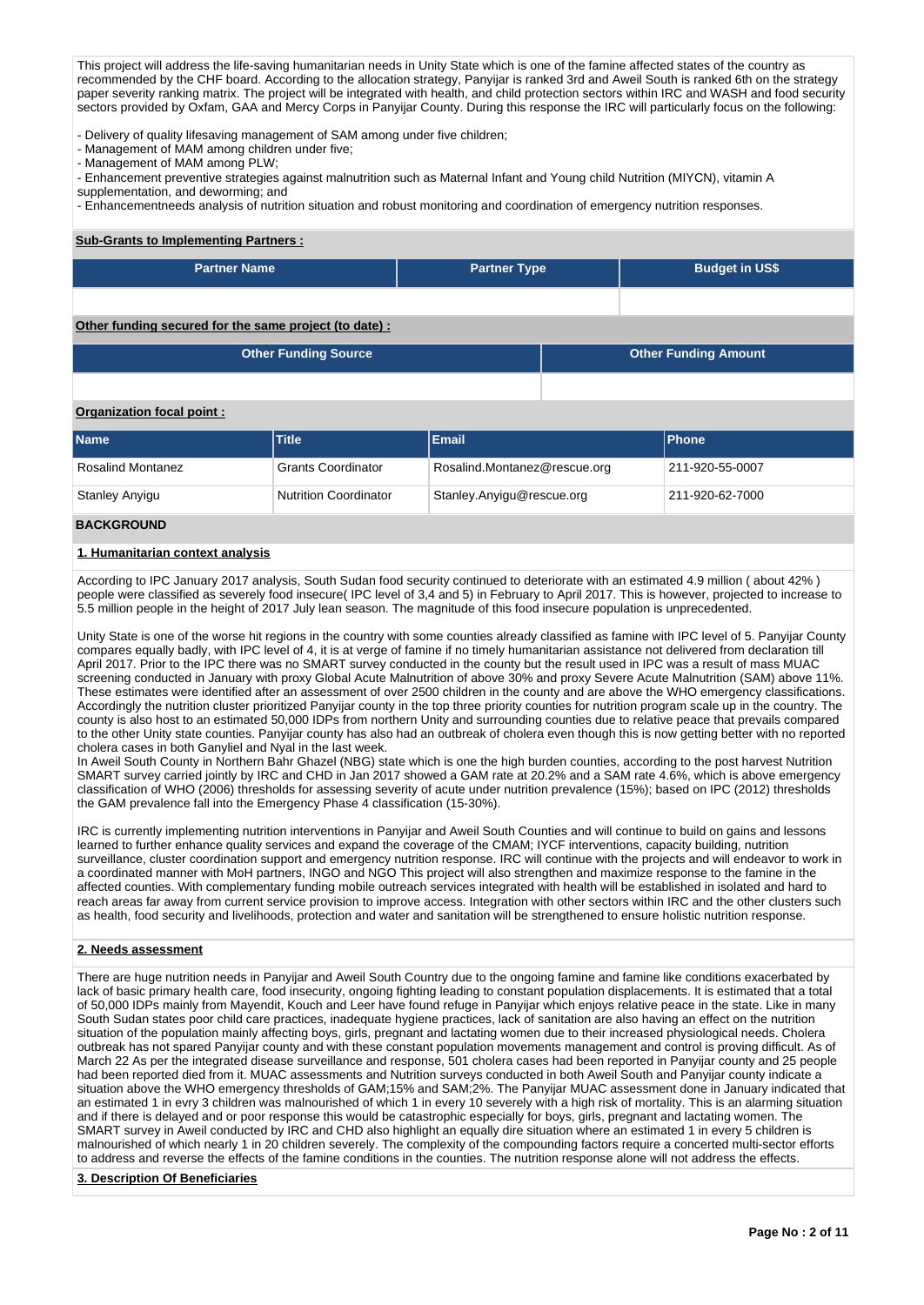A total of direct beneficiaries will be targeted for the proposed response; this will include SAM treatment 4,999 (2,550 girls and 2,449 boys), MAM 12,126 (6,184 boys and 6,184 girls) and 7,897 PLW for TSFP. Beneficiaries of the proposed project will be identified from their targeted Boma or villages through various mechanisms including community consultations/group discussions for IYCF and active case finding through screening using the national protocol. For boys and girls with SAM/MAM, the identification mechanism will follow the national protocol and will be done at two levels - at the community level through mass or active screening using MUAC (Mid Upper Arm Circumference) screening and bilateral pitting oedema detection with appropriate referrals and at the health facility level using MUAC, weight for height expressed in z-score and checking for bilateral pitting oedema. Admission to SC (Stabilization Center), OTP (Out Patient Therapeutic Program) and TFSP (Targeted Supplementary Feeding Program) will be children aged 6-59 months with weight for height <-2 z-score, and/or MUAC <125mm, and/or presence of bilateral pitting oedema. Those with medical complications and/or with poor appetite and/or with severe oedema will start their treatment in the Stabilization Center (SC). Pregnant and lactating women will also be admitted in the TSFP if they meet the admission criteria based on MUAC. If complementary funding is found BSFP beneficiaries shall also be identified as per agreed guidelines in place for this response. Additional beneficiaries for IYCF (Infant and Young Child Feeding) activities are the members of the community reached through the community sensitization and education sessions on optimal infant and young children feeding and nutrition education.

#### **4. Grant Request Justification**

In Panyijar County, the IRC is the main agency implementing emergency nutrition activities to respond to the high level of acute malnutrition in the communities. In Aweil South, IRC has been implementing emergency nutrition interventions since 2013 and established a base and presence among the NBG humanitarian actors in joint response in the state.

The IRC has well-established links with the local community in the target areas and understanding of the needs of the affected communities. This is crucial to develop interventions that are responsive to the needs of the local communities and help to mitigate further potential barriers to access services. The proposed action is a continuation of the emergency response already in place and will build on and complement the IRC's ongoing linkage with other sectors FSL, Health, Protection, and WASH interventions, and build on other humanitarian actors' successes.

The IRC's current response to the famine and ongoing nutrition program address the emergency nutrition through provision of nutrition services for severe and moderate acute malnutrition managements in 16 static OTPs/TSFPs and 1 mobile clinic in Panyijar County and 10 OTPs/TSFPs in Aweil South County with three stabilization centers in Ganyliel, and Nyal in Panyijar and Panthou in Aweil South..

IRC shall continue to operate the static OTPs/TSFP in the current locations, while recruiting, training and deploying additional workers to ensure adequate and the required human resource to provide optimum nutrition services in the sites. With additional funding, the IRC seeks to scale up community mobilization and establish an additional four mobile teams in order to maximize coverage for OTPs and TSFP with optimum nutrition services in Panyijar.

The activities under this action will build on the IRC's experience and develop strategies in reaching those in need of nutrition assistance through improved community mobilization, coordination and engagement strategies, leadership, while delivering quality nutrition services to support the scale up and expand available services.

IRC has renewed Project Cooperation Agreement (PCA) with UNICEF and Field Level Agreement (FLA) with WFP for additional nutrition supplies provision to complement this project.

### **5. Complementarity**

The proposed project is aimed to compliment IRC's ongoing nutrition programme in Panyijar and Aweil South counties and will be vital to contribute to reduce morbidity and mortality of under 5 children. IRC is expecting positive responses from ECHO, SV, and LDS on the proposals submitted for complementary funding. IRC has currently running contracts with, WFP and UNICEF for in kind supplies and some activities. A significant amount of money is requested to meet the cost of running the programme to reach the estimated target number of vulnerable children with quality nutrition intervention in Panyijar and Aweil south counties.

During the implementation of this project, the IRC will work closely in integrated manner in complementing the work of other sectors, IRC is already supporting 16 health facilities and 1 mobile clinic in Panyijar county and 10 health facilities in Aweil South where the nutrition department with the county health department shall work to incorporate Vitamin A supplementation with the National immunization Days and existing EPI outreaches. IRC has existing community health workers under ICCM who conduct nutrition screening and referrals to OTP/TSFPs for admission in Aweil south and can resuscitate ICCM in Panyijar if funding is obtained.

At the OTPs/TSFPs, hygiene and sanitation messages and practices of hand washing during critical moments shall be disseminated alongside with nutrition key messages and lastly the IRC has FSL interventions in both Panyijar and Aweil south where the caretakers of malnourished children can be targeted as beneficiaries of any interventions of the FSL.

### **LOGICAL FRAMEWORK**

#### **Overall project objective**

To save lives and alleviate suffering for those most in need of assistance by providing quality integrated emergency nutrition interventions for children 0-59 months, PLW in Panyijar County, Unity State and Aweil South County, Northern Bahr el Ghazel State.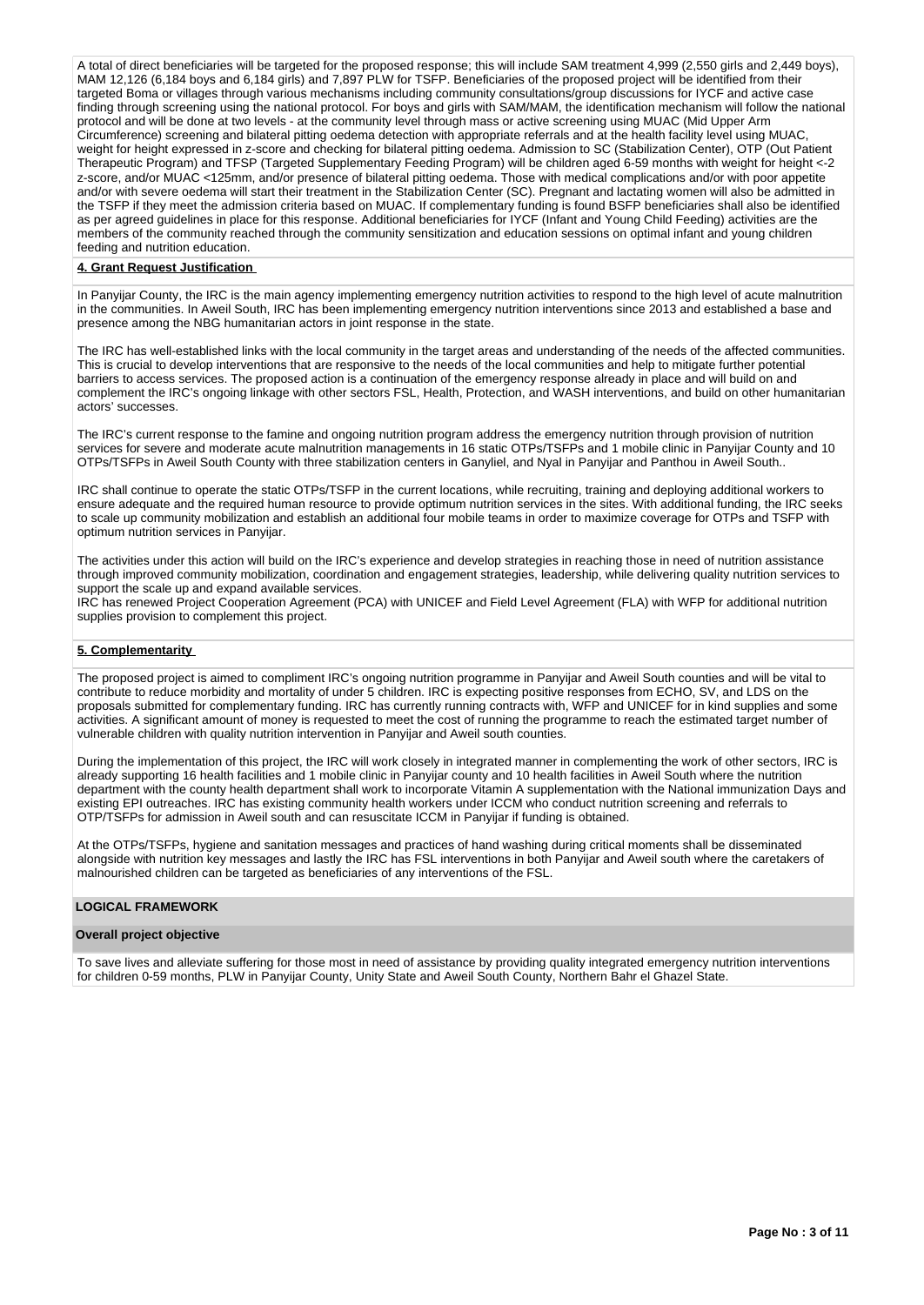| <b>NUTRITION</b>                                                                                                                      |                                                                                                      |                                 |
|---------------------------------------------------------------------------------------------------------------------------------------|------------------------------------------------------------------------------------------------------|---------------------------------|
| <b>Cluster objectives</b>                                                                                                             | <b>Strategic Response Plan (SRP) objectives</b>                                                      | <b>Percentage of activities</b> |
| Deliver quality lifesaving management of<br>acute malnutrition for the most vulnerable<br>and at risk.                                | SO1: Save lives and alleviate the suffering of<br>those most in need of assistance and<br>protection | 90                              |
| Ensure enhanced analysis of the nutrition<br>situation and robust monitoring and<br>coordination of emergency nutrition<br>responses. | SO1: Save lives and alleviate the suffering of<br>those most in need of assistance and<br>protection | 10 <sup>°</sup>                 |

**Contribution to Cluster/Sector Objectives :** The IRC South Sudan intends to align itself with the strategic response plan for 2017 by ensuring that the implementation strategy will continue to build on the Nutrition Cluster's objective of provision of life-saving nutritional services through the treatment of acute malnutrition, integrating nutrition services to programs that aim to prevent under-nutrition and maintaining a robust nutrition needs analysis mechanism to inform programming and coordinate response.

### **Outcome 1**

Conflict/famine-affected communities in Panyijar/Aweil South County will have increased access to life-saving CMAM emergency nutrition services.

### **Output 1.1**

#### **Description**

Acutely malnourished boys and girls between the age of 0-59 months and PLWs receive nutrition treatment through integrated curative and preventive nutrition services in the SC, OTP and TSFPs in Panyijar and Aweil South counties

#### **Assumptions & Risks**

• Insecurity and limited access due to poor infrastructure and population movements.

• Looting and interruption of supplies delivery to the field due to road access and insecurity-

• Supply interruption and pipeline break

- Increased morbidity and disease pattern contributing to high malnutrition burden.

• Funding is available to ensure planned integration with Health, FSL and WASH to address the causes is possible.

### **Indicators**

|                   |                                                                |                                                                                                                                                      | <b>End cycle beneficiaries</b> |       |            |                  | <b>End</b><br>cycle |  |
|-------------------|----------------------------------------------------------------|------------------------------------------------------------------------------------------------------------------------------------------------------|--------------------------------|-------|------------|------------------|---------------------|--|
| Code              | <b>Cluster</b>                                                 | <b>Indicator</b>                                                                                                                                     | <b>Men</b><br>Women            |       | Boys       | <b>Girls</b>     | <b>Target</b>       |  |
| Indicator 1.1.1   | <b>NUTRITION</b>                                               | [Frontline] Number of monthly average of children<br>(6-59 months) screened in the community during<br>the project period (should be reported once)  |                                |       | 15,5<br>30 | 14,9<br>20       | 30,450              |  |
|                   | Means of Verification: Screening tally sheets, Monthly reports |                                                                                                                                                      |                                |       |            |                  |                     |  |
| Indicator 1.1.2   | <b>NUTRITION</b>                                               | [Frontline] Estimated number of girls and boys (6-<br>59 months) newly admitted with SAM in OTPs and<br>treated with RUTF supplies from the pipeline |                                |       | 2,44<br>9  | 2,55<br>$\Omega$ | 4,999               |  |
|                   | <b>Means of Verification: Monthly reports</b>                  |                                                                                                                                                      |                                |       |            |                  |                     |  |
| Indicator 1.1.3   | <b>NUTRITION</b>                                               | [Frontline] Estimated number of girls and boys (6-<br>59 months) newly admitted with MAM and treated<br>with RUSF supplies from the pipeline         |                                |       | 5,94<br>2  | 6,18<br>4        | 12,126              |  |
|                   | <b>Means of Verification:</b> Monthly reports                  |                                                                                                                                                      |                                |       |            |                  |                     |  |
| Indicator 1.1.4   | <b>NUTRITION</b>                                               | [Frontline] Number of PLWs with acute<br>malnutrition newly admitted for treatment in TSFP                                                           |                                | 7,897 |            |                  | 7,897               |  |
|                   | <b>Means of Verification: Monthly reports</b>                  |                                                                                                                                                      |                                |       |            |                  |                     |  |
| Indicator 1.1.5   | <b>NUTRITION</b>                                               | [Frontline] Number of health workers trained in<br>Infant and Young Child Feeding                                                                    | 100                            | 200   |            |                  | 300                 |  |
|                   | <b>Means of Verification:</b> Training attendance sheet        |                                                                                                                                                      |                                |       |            |                  |                     |  |
| Indicator 1.1.6   | <b>NUTRITION</b>                                               | [Frontline] Percentage of MAM discharged cured<br>(cure rate) out of the total discharged from TSFP<br>services                                      |                                |       |            |                  | 9,094               |  |
|                   | <b>Means of Verification:</b> Monthly reports                  |                                                                                                                                                      |                                |       |            |                  |                     |  |
| Indicator 1.1.7   | <b>NUTRITION</b>                                               | [Frontline] Number of children (6-59 months)<br>screened and referred for treatment of either SAM<br>or MAM                                          |                                |       | 8,39<br>1  | 16,6<br>31       | 25,022              |  |
|                   | <b>Means of Verification: Monthly reports</b>                  |                                                                                                                                                      |                                |       |            |                  |                     |  |
| <b>Activities</b> |                                                                |                                                                                                                                                      |                                |       |            |                  |                     |  |
| Activity 1.1.1    |                                                                |                                                                                                                                                      |                                |       |            |                  |                     |  |

Screen for malnutrition and refer boys , girls , pregnant and locating women for appropriate treatments.

#### **Activity 1.1.2**

Admit and treat 2449 boys, 2550 girls aged between 0-59 months with Severe Acute Malnutrition in SC and OTP centres.

**Activity 1.1.3** 

Admit and treat 5942 boys, 6184 girls aged 6-59 months with Moderate Acute Malnutrition.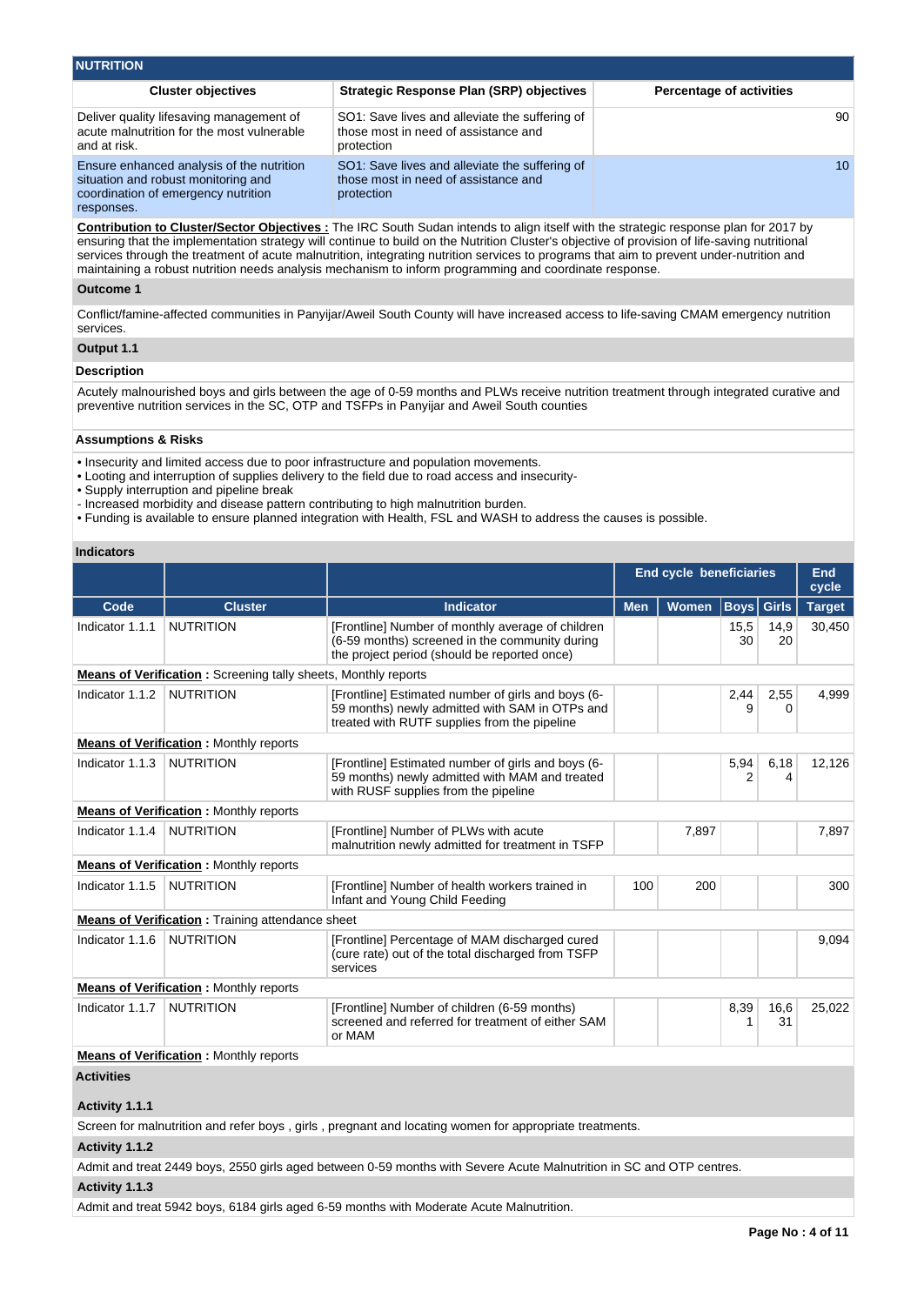### **Activity 1.1.4**

Admit and treat 7897 PLWs with MAM using the agreed national protocol.

## **Activity 1.1.5**

Train staff in community management of acute malnutrition.

### **Outcome 2**

Improved Infant and young child feeding and hygiene promotion messages and counselling provided to caretakers ,pregnant and lactating women.

### **Output 2.1**

### **Description**

Caretakers, pregnant and lactating women receive IYCF promotional messages, IYCF counselling, Hygiene promotion messages at nutrition centres

### **Assumptions & Risks**

- Insecurity and limited access due to poor infrastructure and population movements.
- Looting and interruption of supplies delivery to the field due to road access and insecurity-
- Supply interruption and pipeline break Increased morbidity and disease pattern contributing to high malnutrition burden.
- Funding is available to ensure planned integration with Health, FSL and WASH to address the causes is possible.

### **Indicators**

|                                     |                                                                      |                                                                                                                                                                                                                                                                                                                                                                                                     |            | <b>End cycle beneficiaries</b> |                   | End<br>cycle  |
|-------------------------------------|----------------------------------------------------------------------|-----------------------------------------------------------------------------------------------------------------------------------------------------------------------------------------------------------------------------------------------------------------------------------------------------------------------------------------------------------------------------------------------------|------------|--------------------------------|-------------------|---------------|
| Code                                | <b>Cluster</b>                                                       | <b>Indicator</b>                                                                                                                                                                                                                                                                                                                                                                                    | <b>Men</b> | Women                          | <b>Boys</b> Girls | <b>Target</b> |
| Indicator 2.1.1                     | <b>NUTRITION</b>                                                     | [Frontline] Number of pregnant and lactating<br>women and caretakers of children 0-23 months<br>reached with IYCF-E interventions                                                                                                                                                                                                                                                                   |            | 7,897                          |                   | 7,897         |
|                                     | <b>Means of Verification:</b> Monthly reports                        |                                                                                                                                                                                                                                                                                                                                                                                                     |            |                                |                   |               |
| Indicator 2.1.2                     | <b>NUTRITION</b>                                                     | [Frontline] Proportion of nutrition sites with an<br>established breastfeeding space                                                                                                                                                                                                                                                                                                                |            |                                |                   | 100           |
|                                     | <b>Means of Verification:</b> Monthly reports                        |                                                                                                                                                                                                                                                                                                                                                                                                     |            |                                |                   |               |
| Indicator 2.1.3   NUTRITION         |                                                                      | Frontline] Number of hygiene promotion sessions<br>conducted at nutrition centres.                                                                                                                                                                                                                                                                                                                  |            |                                |                   | 24            |
|                                     | <b>Means of Verification:</b> Monthly reports                        |                                                                                                                                                                                                                                                                                                                                                                                                     |            |                                |                   |               |
| Indicator 2.1.4                     | <b>NUTRITION</b>                                                     | [Frontline] Number of functional mother-to-mother<br>support groups                                                                                                                                                                                                                                                                                                                                 |            |                                |                   | 10            |
|                                     | <b>Means of Verification: Records at the OTP sites.</b>              |                                                                                                                                                                                                                                                                                                                                                                                                     |            |                                |                   |               |
| <b>Activities</b><br>Activity 2.1.1 |                                                                      |                                                                                                                                                                                                                                                                                                                                                                                                     |            |                                |                   |               |
|                                     | Conduct group IYCF promotion at nutrition centres on a weekly basis. |                                                                                                                                                                                                                                                                                                                                                                                                     |            |                                |                   |               |
| Activity 2.1.2                      |                                                                      |                                                                                                                                                                                                                                                                                                                                                                                                     |            |                                |                   |               |
|                                     |                                                                      | Conduct IYCF counselling to caretakers and mothers with or perceived breastfeeding problems.                                                                                                                                                                                                                                                                                                        |            |                                |                   |               |
| Activity 2.1.3                      |                                                                      |                                                                                                                                                                                                                                                                                                                                                                                                     |            |                                |                   |               |
|                                     |                                                                      | Establish Mother care groups in the community to support and promote breastfeeding                                                                                                                                                                                                                                                                                                                  |            |                                |                   |               |
| Activity 2.1.4                      |                                                                      |                                                                                                                                                                                                                                                                                                                                                                                                     |            |                                |                   |               |
|                                     |                                                                      | Establish Breastfeeding corners / spaces in all nutrition centres to support breastfeeding                                                                                                                                                                                                                                                                                                          |            |                                |                   |               |
| Activity 2.1.5                      |                                                                      |                                                                                                                                                                                                                                                                                                                                                                                                     |            |                                |                   |               |
|                                     |                                                                      | Conduct hygiene promotion sessions at nutrition center alternating with IYCF promotion                                                                                                                                                                                                                                                                                                              |            |                                |                   |               |
| <b>Outcome 3</b>                    |                                                                      |                                                                                                                                                                                                                                                                                                                                                                                                     |            |                                |                   |               |
|                                     | Nutrition and Health, Protection, FSL integrated                     |                                                                                                                                                                                                                                                                                                                                                                                                     |            |                                |                   |               |
| Output 3.1                          |                                                                      |                                                                                                                                                                                                                                                                                                                                                                                                     |            |                                |                   |               |
| <b>Description</b>                  |                                                                      |                                                                                                                                                                                                                                                                                                                                                                                                     |            |                                |                   |               |
|                                     |                                                                      | Nutrition and Health, Protection, and FSL integrated programming at the field level to improve impact.                                                                                                                                                                                                                                                                                              |            |                                |                   |               |
| <b>Assumptions &amp; Risks</b>      |                                                                      |                                                                                                                                                                                                                                                                                                                                                                                                     |            |                                |                   |               |
|                                     | • Supply interruption and pipeline break                             | • Insecurity and limited access due to poor infrastructure and population movements.<br>• Looting and interruption of supplies delivery to the field due to road access and insecurity-<br>• Increased morbidity and disease pattern contributing to high malnutrition burden.<br>. Funding is available to ensure planned integration with Health, FSL and WASH to address the causes is possible. |            |                                |                   |               |
| <b>Indicators</b>                   |                                                                      |                                                                                                                                                                                                                                                                                                                                                                                                     |            |                                |                   |               |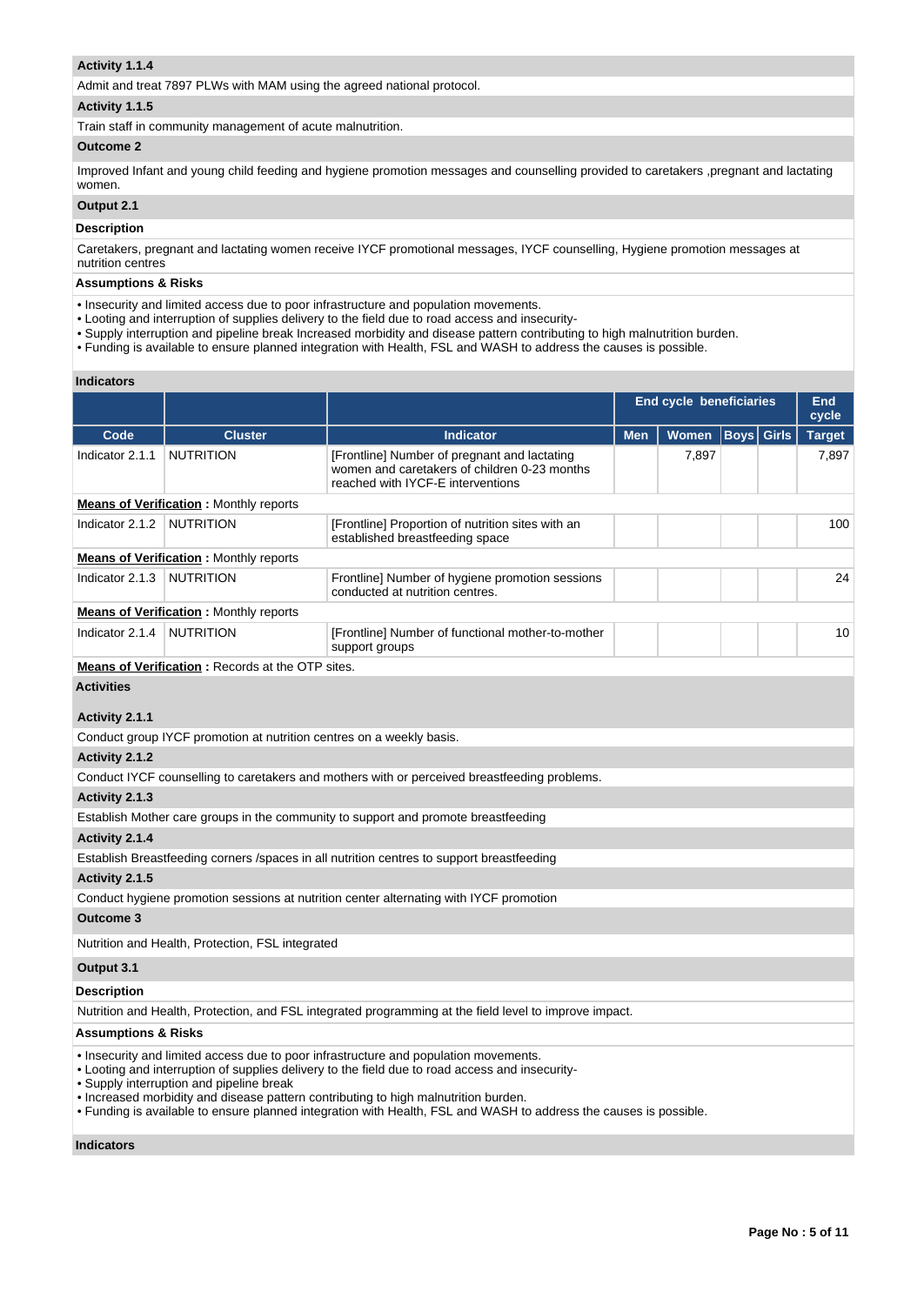|                            |                                                                            |                                                                                                                                            |            | <b>End cycle beneficiaries</b> |              |              | <b>End</b><br>cycle |
|----------------------------|----------------------------------------------------------------------------|--------------------------------------------------------------------------------------------------------------------------------------------|------------|--------------------------------|--------------|--------------|---------------------|
| Code                       | <b>Cluster</b>                                                             | <b>Indicator</b>                                                                                                                           | <b>Men</b> | <b>Women</b>                   | $ $ Boys $ $ | <b>Girls</b> | <b>Target</b>       |
| Indicator 3.1.1            | <b>NUTRITION</b>                                                           | [Frontline] Percentage of children in nutrition<br>centre who are up to date with vaccination                                              |            |                                |              |              | 75                  |
|                            | <b>Means of Verification:</b> Monthly SC/OTP/TSFP/PLW reports              |                                                                                                                                            |            |                                |              |              |                     |
| Indicator 3.1.2            | <b>NUTRITION</b>                                                           | [Frontline] Percentage of children in nutrition<br>centres who test positive on malaria rapid test<br>receiving full malaria treatment     |            |                                |              |              | 100                 |
|                            | <b>Means of Verification:</b> Monthly reports                              |                                                                                                                                            |            |                                |              |              |                     |
| Indicator 3.1.3            | <b>NUTRITION</b>                                                           | [Frontline] Number/Percentage of unaccompanied<br>children referred for protection support                                                 |            |                                |              |              | 100                 |
|                            | <b>Means of Verification:</b> Monthly reports                              |                                                                                                                                            |            |                                |              |              |                     |
| Indicator 3.1.4            | <b>NUTRITION</b>                                                           | [Frontline] Percentage of children receiving BSFP<br>support at nutrition centres as a proportion of child<br>under five in catchment area |            |                                |              |              | 50                  |
|                            | <b>Means of Verification:</b> Monthly reports                              |                                                                                                                                            |            |                                |              |              |                     |
| Indicator 3.1.5            | <b>NUTRITION</b>                                                           | [Frontline] Number of girls and boys (6-59<br>months) with SAM screened for malaria and<br>tested positive and treated                     |            |                                | 50           | 50           | 100                 |
|                            | <b>Means of Verification:</b> Medical records at the health facilities.    |                                                                                                                                            |            |                                |              |              |                     |
| Indicator 3.1.6            | <b>NUTRITION</b>                                                           | Proportion of nutrition facilities with functioning<br>community complaints / feedback mechanism                                           |            |                                |              |              | 100                 |
|                            | Means of Verification : Medical records at health facilities               |                                                                                                                                            |            |                                |              |              |                     |
| <b>Activities</b>          |                                                                            |                                                                                                                                            |            |                                |              |              |                     |
| Activity 3.1.1             |                                                                            |                                                                                                                                            |            |                                |              |              |                     |
|                            |                                                                            | Ensure all children in nutrition centres are vaccinated in coordination with Health sector                                                 |            |                                |              |              |                     |
| Activity 3.1.2             |                                                                            |                                                                                                                                            |            |                                |              |              |                     |
|                            | Ensure all children in Nutrition program are tested and treated of malaria |                                                                                                                                            |            |                                |              |              |                     |
| Activity 3.1.3             |                                                                            |                                                                                                                                            |            |                                |              |              |                     |
|                            |                                                                            | Ensure all caretakers, pregnant and lactating women who need specialized counselling for GBV are connected with Protection                 |            |                                |              |              |                     |
| Activity 3.1.4             |                                                                            |                                                                                                                                            |            |                                |              |              |                     |
|                            |                                                                            | Ensure all unaccompanied children in nutrition centres are referred to protection sector for support                                       |            |                                |              |              |                     |
| Activity 3.1.5             |                                                                            |                                                                                                                                            |            |                                |              |              |                     |
|                            | Support provision of BSFP to all children under five in target areas       |                                                                                                                                            |            |                                |              |              |                     |
| <b>Additional Targets:</b> |                                                                            |                                                                                                                                            |            |                                |              |              |                     |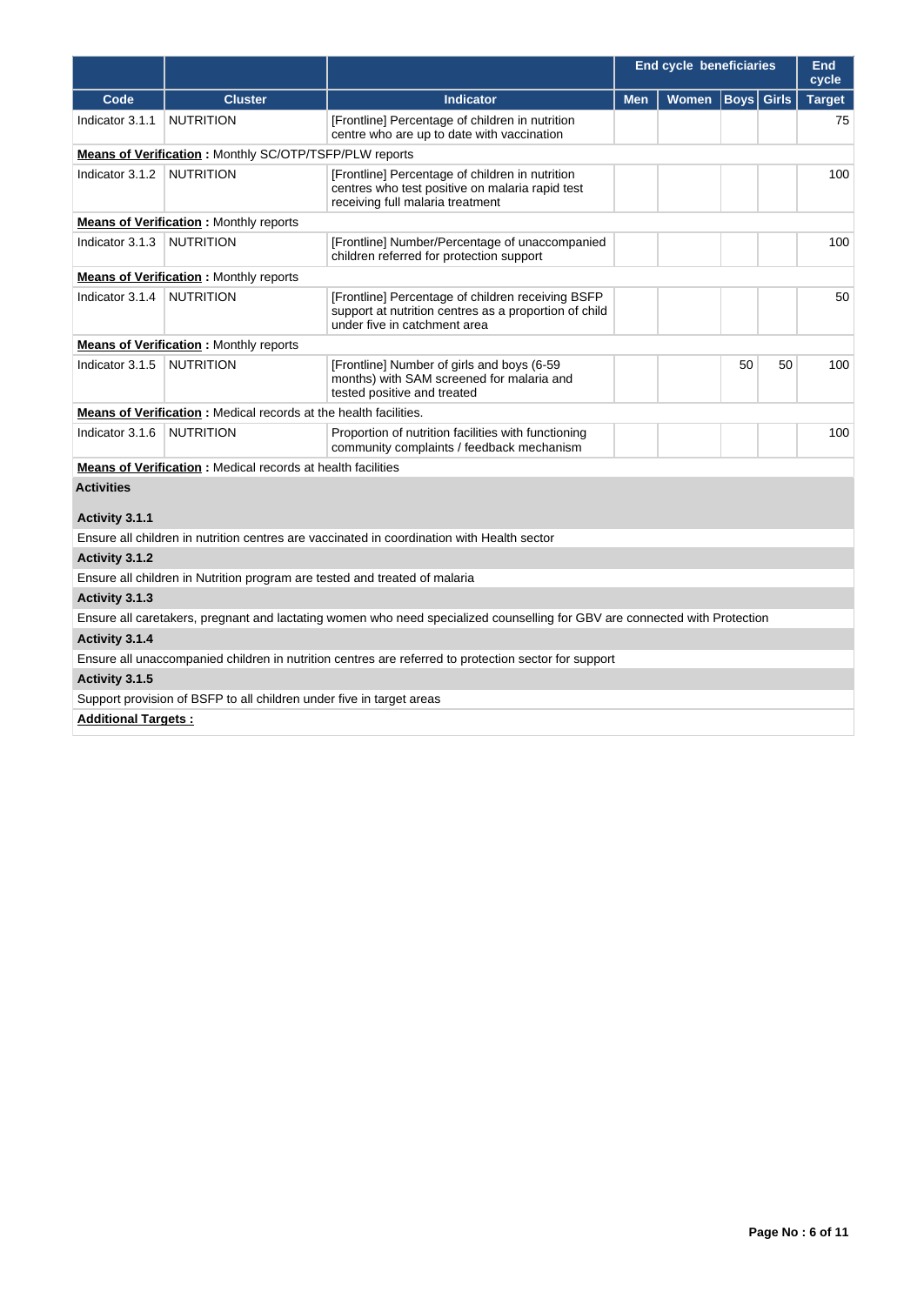### **Monitoring & Reporting plan**

Monitoring of project activities will be done weekly by county nutrition field staff under the guidance and supervision of the Programme Manager and through periodic visits from the Nutrition Coordinators and ERT team . Qualitative and quantitative tools will be used to capture record and analyze the data collected in monthly basis. Overall Work plan, M&E plans, and monthly activity implementation, constraints, and indicators, sources of information and staff responsibilities. For quality assurance purposes, technical support on specific program activities will be provided by the, Deputy Country Director Programs, Senior Heath Coordinator and Nutrition Technical Advisors . The Field stafft collect relevant numerical data to feed into IRC database, DHIS and NIS. Qualitative data, human success stories, lessons leant and best practices will be documented by the teams and feed into the Project Management Cycle to refine, further contextualize and re- strategize project activities. IRC will put in place a simple community feedback mechanism to secure application of good management practices through client responsive mechanisms already in place done by the IRC under the integrated community case Management this will spill into this project as well. In order to ensure accountability, the target beneficiaries will be involved at all stages of the project cycle. Community Management Committees (CMC), comprised of representatives from the target communities/villages, will be formed to facilitate beneficiaries' selection where appropriate, distributions and implementation of project activities in a transparent manner. Local chiefs and committees will also be responsible for receiving complaints and addressing them or passing them on to IRC where and when these cannot be resolved at the village/community level.

IRC field staff will always be available to address complaints on the spot. Donation certificates and certification of completion will be signed with the relevant local authorities where capital items and infrastructure is built in a place as well as participate in supervision of construction/ renovation works. During hygiene promotion sessions – soap and other supplies distributions to caretakers at OTPs/TSFPs, forms will also be signed by beneficiaries, relevant authorities and IRC an external evaluation of the overall action will be conducted to evaluate efficiency, effectiveness, sustainability, replicability and relevance, in line with IRC Policy. IRC will comply in a timely manner to all reporting requirements set by donors and the nutrition cluster.

#### **Workplan**

| <b>Activitydescription</b>                                                                                                                    | Year | 2 | 3 |          | 5                       |              |                 | 8            | 9                       | 10 | 12 |
|-----------------------------------------------------------------------------------------------------------------------------------------------|------|---|---|----------|-------------------------|--------------|-----------------|--------------|-------------------------|----|----|
| Activity 1.1.1: Screen for malnutrition and refer boys, girls, pregnant and locating<br>women for appropriate treatments.                     | 2017 |   |   | X.       | X.                      |              | $X$ $X$ $X$ $X$ |              |                         |    |    |
| Activity 1.1.2: Admit and treat 2449 boys, 2550 girls aged between 0-59 months<br>with Severe Acute Malnutrition in SC and OTP centres.       | 2017 |   |   | X        | X                       | X            | IX.             | <b>X</b>     | X                       |    |    |
| Activity 1.1.3: Admit and treat 5942 boys, 6184 girls aged 6-59 months with<br>Moderate Acute Malnutrition.                                   | 2017 |   |   | X        | X                       | X            | ΙX.             | $\times$     | $\overline{\mathsf{x}}$ |    |    |
| Activity 1.1.4: Admit and treat 7897 PLWs with MAM using the agreed national<br>protocol.                                                     | 2017 |   |   | X        | <b>X</b>                | X            | <b>X</b>        | $\times$     | X                       |    |    |
| Activity 1.1.5: Train staff in community management of acute malnutrition.                                                                    | 2017 |   |   | X        | $\overline{\mathsf{x}}$ |              |                 |              |                         |    |    |
| Activity 2.1.1: Conduct group IYCF promotion at nutrition centres on a weekly<br>basis.                                                       | 2017 |   |   | X        | <b>X</b>                | $\times$     | ΙX.             | X            | $\overline{\mathsf{x}}$ |    |    |
| Activity 2.1.2: Conduct IYCF counselling to caretakers and mothers with or<br>perceived breastfeeding problems.                               | 2017 |   |   | X        | $\overline{\mathsf{x}}$ | X            | $\mathsf{X}$    | ΙX.          | $\overline{\mathsf{x}}$ |    |    |
| Activity 2.1.3: Establish Mother care groups in the community to support and<br>promote breastfeeding                                         | 2017 |   |   | X        | X                       | X            | ΙX.             | $\mathsf{X}$ | $\overline{\mathsf{x}}$ |    |    |
| Activity 2.1.4: Establish Breastfeeding corners / spaces in all nutrition centres to<br>support breastfeeding                                 | 2017 |   |   | X        | <b>X</b>                | X            | ΙX.             | $\mathsf{X}$ | $\overline{\mathsf{x}}$ |    |    |
| Activity 2.1.5: Conduct hygiene promotion sessions at nutrition center alternating<br>with IYCF promotion                                     | 2017 |   |   | X        | <b>X</b>                | ΙX.          | ΙX.             | <b>X</b>     | $\overline{\mathsf{x}}$ |    |    |
| Activity 3.1.1: Ensure all children in nutrition centres are vaccinated in coordination<br>with Health sector                                 | 2017 |   |   | X        | $\mathsf{\chi}$         | $\mathsf{x}$ | $\mathsf{X}$    | $\mathsf{X}$ | $\overline{\mathsf{x}}$ |    |    |
| Activity 3.1.2: Ensure all children in Nutrition program are tested and treated of<br>malaria                                                 | 2017 |   |   | X        | X                       | X            | $\mathsf{X}$    | <b>X</b>     | $\overline{\mathsf{x}}$ |    |    |
| Activity 3.1.3: Ensure all caretakers, pregnant and lactating women who need<br>specialized counselling for GBV are connected with Protection | 2017 |   |   | $\times$ | $\mathsf{x}$            | X            | lx.             | $\times$     | $\mathsf{\chi}$         |    |    |
| Activity 3.1.4: Ensure all unaccompanied children in nutrition centres are referred<br>to protection sector for support                       | 2017 |   |   | X        | X                       | X            | X               | $\times$     | $\mathsf{\chi}$         |    |    |
| Activity 3.1.5: Support provision of BSFP to all children under five in target areas                                                          | 2017 |   |   | X        | $\mathsf{X}$            | $\times$     | IX.             | X            | $\times$                |    |    |
| <b>OTHER INFO</b>                                                                                                                             |      |   |   |          |                         |              |                 |              |                         |    |    |
| <b>Accountability to Affected Populations</b>                                                                                                 |      |   |   |          |                         |              |                 |              |                         |    |    |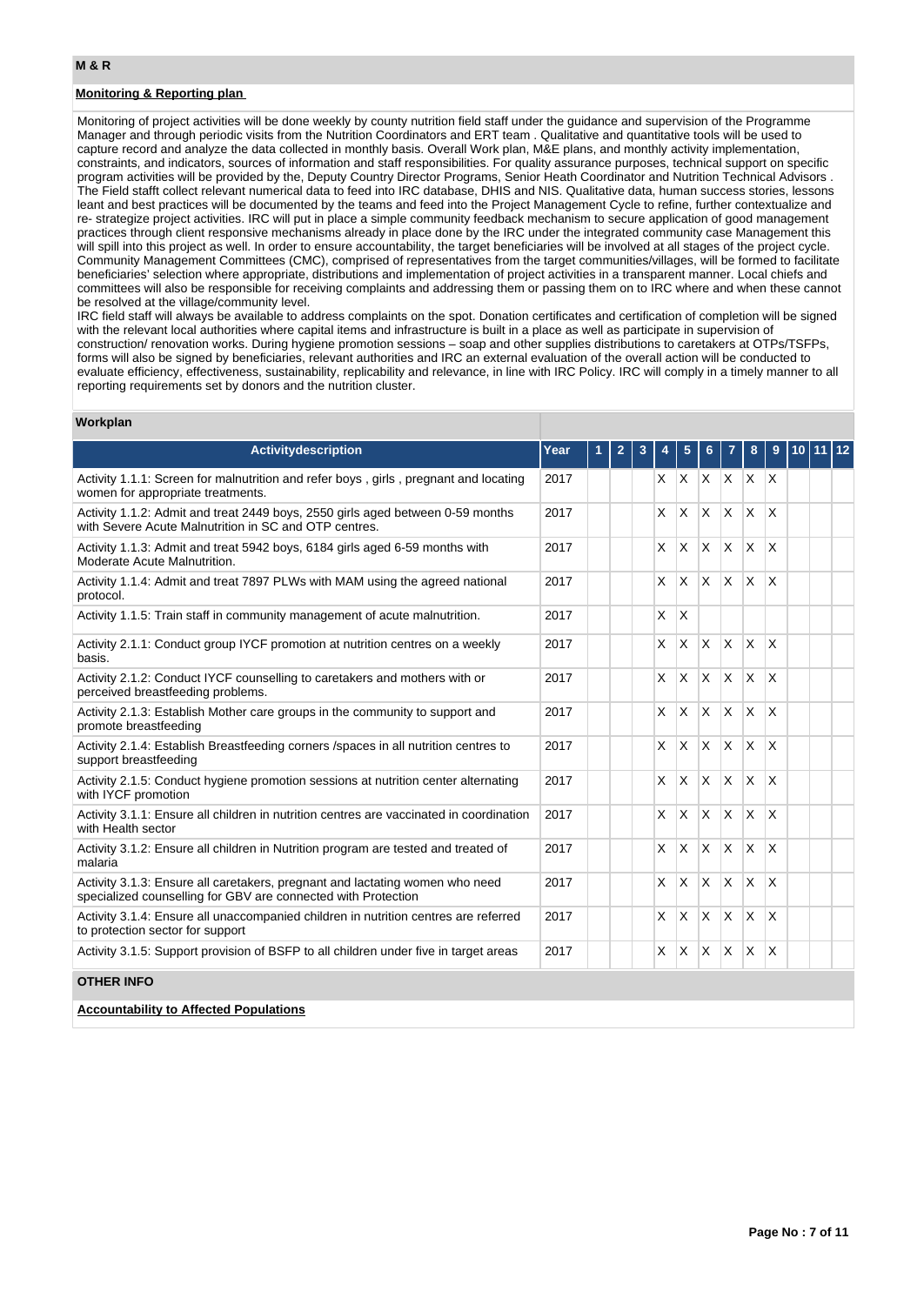• In the initial stage of project design, IRC conducted consultations with community leaders, CHD, RRC with women representatives especially CNVs and other women.

• IRC will ensure that complaints/feedback mechanisms understood by the population are in place for feedback. Feedback community committees, feedback boxes, anonymous letters will be used as a way of getting whether negative and positive feedback and IRC will ensure the feedback is acted upon within 2 weeks.

• Nutrition field staff will work and support the existing community networks (community leaders, local administration and volunteers such as Community Based Distributors (CBDs) for community mobilization, sensitization and identification of cases.

At the community level, program site selection and projection, target criteria and mechanism for referral will be discussed and endorsed by the community, while progress of the planned project will be shared with key stakeholders. This will therefore serve as a key entry point of integration with the other sectors and accountability for all activities promoted and supported by the IRC nutrition project

• The IRC has internal mechanisms to ensure that project staffs have the knowledge and skills to implement Accountability to Affected Population (AAP) activities in the project.

• The project design includes regular reviews to reflect changes in the context, risks and people needs and capacity.

• The project integrates consultations of men, women, boys and girls among the beneficiaries, including information-sharing and complaint mechanisms, to express their views on the project implementation.

• The project monitoring and evaluation will involve men, women, boys and girls of the affected populations. The learning from the M&E processes will be fed back into the organizational learning.

### **Implementation Plan**

The project will headed by a Nutrition Manager in both counties, who would have Deputy Nutrition Managers under them , followed by Nutrition Officers, then IYCF Counselors then Nutrition Supervisors who in turn supervise Community Nutrition Workers on-site who also supervise Community Nutrition Volunteers in the field. The OTP programme cycle will be every week. The Community Nutrition Workers will screen children in the community and refer those identified as malnourished to the nutrition centres where they would be received by community nutrition workers who would assess their nutrition status using MUAC tapes and weight and determine how many sachets of RUTF to give them for a week. The same would be done for TSFP beneficiaries except that the cycle will be every two weeks. IYCF promotion messages will be provided on site before distribution and those mothers requiring counselling would be taken for counselling by the IYCF counsellors.

### **Coordination with other Organizations in project area**

| Name of the organization                 | Areas/activities of collaboration and rationale                                                          |
|------------------------------------------|----------------------------------------------------------------------------------------------------------|
| JAM                                      | GFD and BSFP services in Aweil South county IRC do joint targeting<br>of the beneficiaries of SAM/TSFPs. |
| GAA                                      | GFD and BSFP services in Aweil South county IRC do joint targeting<br>of the beneficiaries of SAM/TSFPs. |
| <b>UNIDO</b>                             | OTPs/TSFP in Nyal Panyijar county                                                                        |
| CHDs (County Health Departments)         | Overall project oversight-joint support supervisions                                                     |
| <b>Mercy Corps</b>                       | WASH integration especially WASH promotion messages at nutrition<br>centres                              |
| <b>Environment Marker Of The Project</b> |                                                                                                          |

### **Gender Marker Of The Project**

2a-The project is designed to contribute significantly to gender equality

#### **Justify Chosen Gender Marker Code**

IRC's project was marked 2a as it is taking into account the different needs for women, men, boys and girls from the initial stage of the needs assessment design, considering gender balance in the assessment interview and ensuring that questions are tailored according to the group. All program data will be disaggregated and analyzed by gender. The project design involves representation of men and women from the community and community leaders during community mobilization. Through the initial community awareness sessions, IRC will encourage both men and women to attend and further explain the importance of having both genders involved. Nutrition treatment targets directly children under 5 without discrimination between boys and girls. Variations of numbers between the 2 groups will be monitored to ensure immediate action is taken when large gaps are noticed.

### **Protection Mainstreaming**

The project mainly focuses on children under five and PLWs. The IRC has a Protection Team and a Women's Protection & Empowerment Team that handles child and women's protection issues and ensures these categories have safe access to services. The IRC also shall train its entire frontline staff in handling beneficiaries with respect and uphold rights of children and women. The child protection team be informed of any unaccompanied children on sites and or mothers suffering from gender-based violence.

#### **Country Specific Information**

#### **Safety and Security**

The IRC will build on and to strengthen its organizational security and contingency measures with an eye towards business continuity. These measures, to dete, have included the recruitment of highly experienced international security coordinators, Field focal persons who are the Field Coordinators. Additional efforts will be made to continue to improve the safety of the IRC staff and assets and nutrition supplies in the stores. The IRC monitors security indicators in the region, and will evacuate staff as necessary. In the case of an evacuation, the IRC will evacuate staff in layers based on the threat level. Non-essential staff will be evacuated first, followed by expats and national re-locatable staff. Program activities will be scaled down according to the level of threat. In the event of an evacuation, activities inside the camp will be reduced to only life-saving activities and ongoing communication with local authorities. The programs will rely on the capacity of the local community, which has been central to the programs, to take ownership of program activities in the event of a significant deterioration of the security situation. At each field site there will be a security focal point who will inturn report any security incidences to the office.

**Access**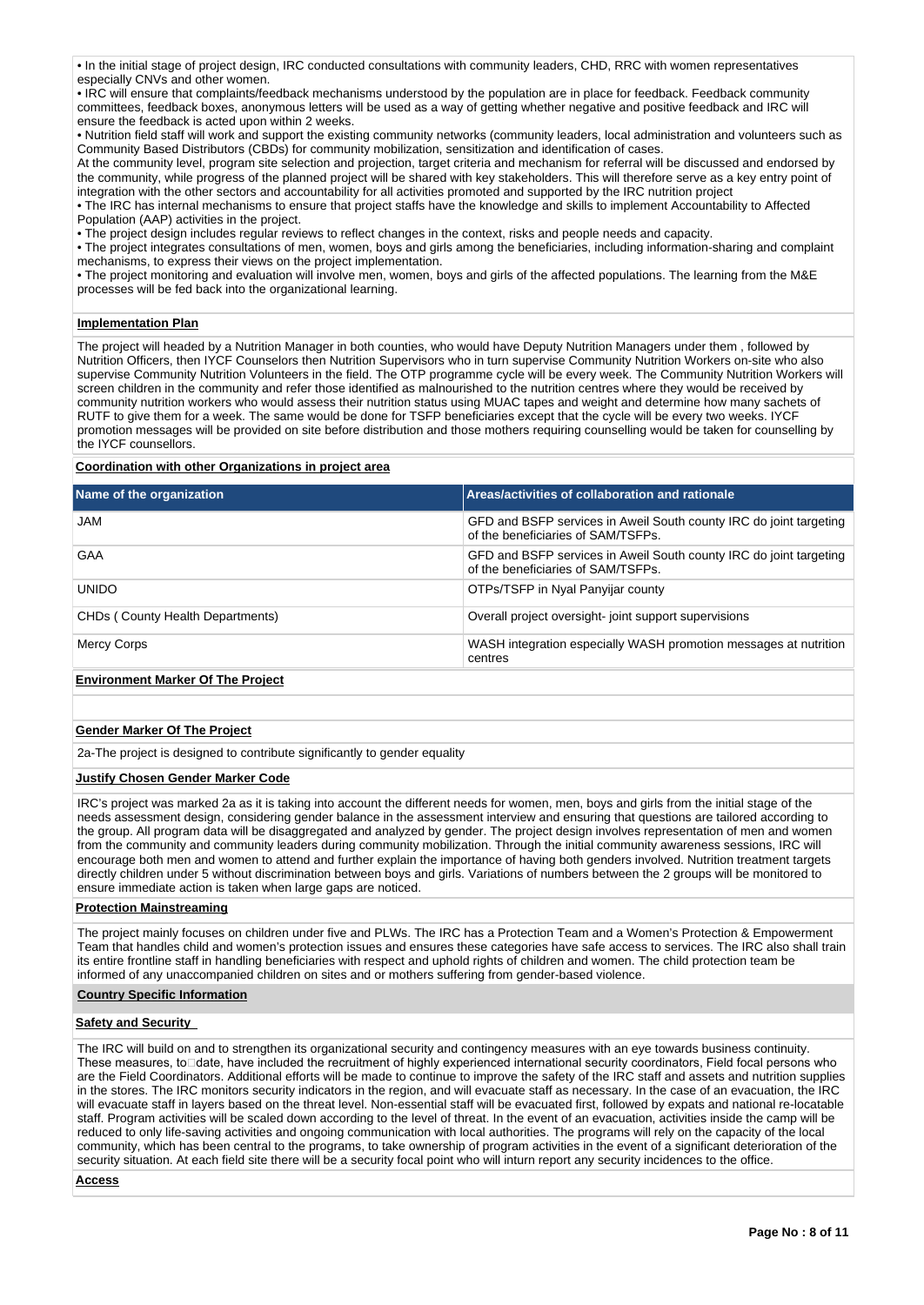The IRC shall implement the nutrition services in targeted Payams in Panyijar and Aweil South counties for both host communities and IDPs. In rural communities where OTPs/TSFP does not exist, the IRC shall operate mobile/outreach services in order to access all areas.

The IRC will also capitalize its long standing presence in two counties to negotiate for access.

In the location IRC has strong working relationships with the parties and participates in inter agency discussions to maintain this relationship and sustained access to affected populations. The IRC also works closely with other humanitarian actors, local organizations and groups to ensure programming is complementary, avoids duplication and responds to the needs of affected populations, ensuring community participation and ownership of interventions.

# **BUDGET**

| ᄓᄖᄖ     |                                                                                                                                                                                                                                                                                                                                        |   |                  |                         |                                          |                                    |                   |
|---------|----------------------------------------------------------------------------------------------------------------------------------------------------------------------------------------------------------------------------------------------------------------------------------------------------------------------------------------|---|------------------|-------------------------|------------------------------------------|------------------------------------|-------------------|
| Code    | <b>Budget Line Description</b>                                                                                                                                                                                                                                                                                                         |   | $D / S$ Quantity | <b>Unit</b><br>cost     | <b>Duration</b><br><b>Recurran</b><br>ce | $\frac{9}{6}$<br>charged<br>to CHF | <b>Total Cost</b> |
|         | <b>Staff and Other Personnel Costs</b>                                                                                                                                                                                                                                                                                                 |   |                  |                         |                                          |                                    |                   |
| 1.1     | Staffing - Expat staff nutrition programme                                                                                                                                                                                                                                                                                             | D |                  | $1 \mid 9,219$<br>.61   | 6                                        | 100.00                             | 55,317.66         |
|         | 1 staff budgeted at 30% and 5 at 3% level of effort all with 27.75% level of effort, R\$R at %765, hardship at \$500, homeleave at<br>\$1500 and COLA @ \$833                                                                                                                                                                          |   |                  |                         |                                          |                                    |                   |
| 1.2     | Staffing-Expat staff support                                                                                                                                                                                                                                                                                                           | D |                  | $1 \mid 5,777$<br>.47   | 6                                        | 100.00                             | 34,664.82         |
|         | 9 main office expat support staff budgeted at 3% level of effort with 27.75% benefits, R&R at \$765 *3%, one homeleave of \$<br>1500*5%, hardship allowance at 10*500*3%                                                                                                                                                               |   |                  |                         |                                          |                                    |                   |
| 1.3     | Staffing - National staff nutrition programme                                                                                                                                                                                                                                                                                          | D |                  | 1 38,84<br>5.07         | 6                                        | 100.00                             | 233,070.42        |
|         | 17 national programme staff Aweil South budgeted at 50% with 23% benefit for NSSI and gratuity and medical at \$75,40 CNVs<br>at 50% level of efforts with allowances and 10 national programme staff budgeted at 50% level of effort with 23% benefit for NSSI<br>and gratuity and medical at \$75 and 68 CNV with allowances in Nyal |   |                  |                         |                                          |                                    |                   |
| 1.4     | Staffing - National staff support                                                                                                                                                                                                                                                                                                      | D |                  | $1 \mid 7,168$<br>.70   | 6                                        | 100.00                             | 43,012.20         |
|         | 18 Aweil South based staff budgeted at 7% level of effort, 18 Nyal based staff budgeted at 14% level of effort and 38 Juba based<br>budgeted at 3% level of effort support; all with 23% benefit for NSSI and gratuity and medical at \$75                                                                                             |   |                  |                         |                                          |                                    |                   |
|         | <b>Section Total</b>                                                                                                                                                                                                                                                                                                                   |   |                  |                         |                                          |                                    | 366,065.10        |
|         | <b>Supplies, Commodities, Materials</b>                                                                                                                                                                                                                                                                                                |   |                  |                         |                                          |                                    |                   |
| 2.1     | Trainings of Nutrition workers on CMAM and IYCF(<br>refreshements, transport refund, meals, hall hire and training<br>materials etc)                                                                                                                                                                                                   | D |                  | $1 \, 6,250$<br>.00     | 1                                        | 100.00                             | 6,250.00          |
|         | CMAM training will be 3 days simplified training and 2 days IYCF training so in total in will be 5 days training in Panyijar and 5<br>days in Aweil. The training will be for 65 CNWs in Panyijar and 35 in Aweil south. Facilitation will be by the current IRC program<br>staff.                                                     |   |                  |                         |                                          |                                    |                   |
| $2.2\,$ | Trainings CNVs on CMAM and IYCF (refreshements, transport<br>refund, meals, hall hire and training materials etc)                                                                                                                                                                                                                      | D |                  | 1 5,000<br>.00          | 1                                        | 100.00                             | 5,000.00          |
|         | The CMAM training for CNVs will be simplified for 1.5 days focusing more on screening and doing the MUAC and Weight<br>measurements. Another 1.5 days will be for IYCF simplified training using pictorials.                                                                                                                           |   |                  |                         |                                          |                                    |                   |
| 2.3     | SC running cost (hygiene/cleaning supplies, weighing basins,<br>plastic tables, chairs, mats, plates, cups, water containers,<br>kitchen untensils, food for SC caregivers, bed sheets etc                                                                                                                                             | D |                  | $1 \mid 19,20$<br>0.00  | 1                                        | 100.00                             | 19,200.00         |
|         | Stabilization center running cost are the operational costs for running an SC including replacing or adding on equipment that<br>might be needed in the SC. A big amount will go to food for caretakers as at times they even come with 1-2 other children.                                                                            |   |                  |                         |                                          |                                    |                   |
| 2.4     | Community awareness mass screening and referal to OTPs                                                                                                                                                                                                                                                                                 | D | 1 <sup>1</sup>   | 19,20<br>0.00           | 1                                        | 100.00                             | 19,200.00         |
|         | This will be a community activity done once a month per location to screen all children door to do and ensure that all<br>malnourished are referred to nutrition centres.                                                                                                                                                              |   |                  |                         |                                          |                                    |                   |
| 2.5     | Support suppervision to OTPs/TFSP                                                                                                                                                                                                                                                                                                      | D |                  | $1 \, 3,600$<br>.00     | 1                                        | 100.00                             | 3,600.00          |
|         | Supportive supervision visits are carried out on a daily basis by the nutrition supervisors but also by nutrition officers and<br>managers.                                                                                                                                                                                            |   |                  |                         |                                          |                                    |                   |
| 2.6     | CNVs monthly incentives                                                                                                                                                                                                                                                                                                                | D |                  | $1 \mid 20,25$<br>0.00  | 1                                        | 100.00                             | 20,250.00         |
|         | Community Nutrition Workers (CNVs) are community based and are responsible for screening children in the villages assigned to<br>them usually near them. They get a monthly incentives. They also follow up in the homes for defaulters                                                                                                |   |                  |                         |                                          |                                    |                   |
| 2.7     | Transportation of nutrition supplies to sites                                                                                                                                                                                                                                                                                          | D |                  | $1 \quad 23,40$<br>0.00 | 1                                        | 100.00                             | 23,400.00         |
|         | This is transportation of supplies from Ganyliel or Nyal to nutrition sites in the field. This is usually done by casuals carrying<br>boxes on their heads and or canoes in the rain season.                                                                                                                                           |   |                  |                         |                                          |                                    |                   |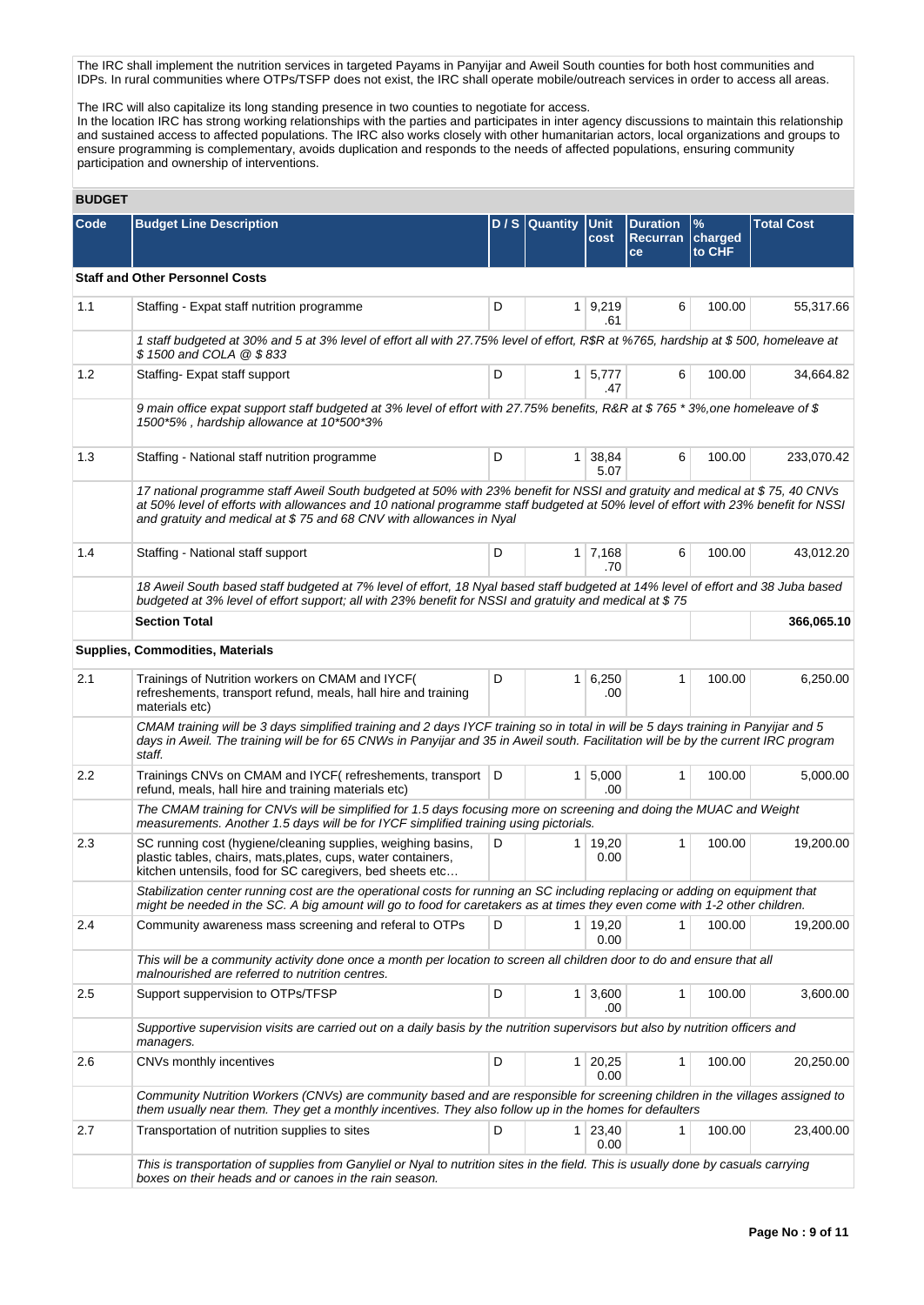| 2.8               | Motorbike repair and fuel                                                                                                                                                                                                         | D | $\mathbf{1}$   | 8,820<br>.00           | 1                       | 100.00 | 8,820.00   |
|-------------------|-----------------------------------------------------------------------------------------------------------------------------------------------------------------------------------------------------------------------------------|---|----------------|------------------------|-------------------------|--------|------------|
|                   | Motorbikes are used for supportive supervision of sites.                                                                                                                                                                          |   |                |                        |                         |        |            |
| 2.9               | Communication                                                                                                                                                                                                                     | D |                | $1 \mid 1,500$<br>.00  | 1                       | 100.00 | 1,500.00   |
|                   | Communication between bases and the fields and also with Juba. Internet, Mobile phones                                                                                                                                            |   |                |                        |                         |        |            |
| 2.10              | Charter                                                                                                                                                                                                                           | D |                | $1 \mid 3,500$<br>.00  | $\overline{\mathbf{c}}$ | 100.00 | 7,000.00   |
|                   | This charter is to take supplies to Ganyliel and or Nyal. This would ensure we do not have stock outs. It will only be used if its<br>atall necessary to ensure programs do not stop                                              |   |                |                        |                         |        |            |
| 2.11              | Warehouse                                                                                                                                                                                                                         | D | 1 <sup>1</sup> | 626.3<br>8             | 8                       | 100.00 | 5,011.04   |
|                   | Warehouse space rental for nutrition supplies.                                                                                                                                                                                    |   |                |                        |                         |        |            |
|                   | <b>Section Total</b>                                                                                                                                                                                                              |   |                |                        |                         |        | 119,231.04 |
| Travel            |                                                                                                                                                                                                                                   |   |                |                        |                         |        |            |
| 5.1               | Domestic Travel / air travel                                                                                                                                                                                                      | D | 1 <sup>1</sup> | 3,048<br>.00           | 6                       | 100.00 | 18,288.00  |
|                   | Airfare, accomodation, and air travel for Ganyiel, Juba and Aweil South field travels budgeted at \$3,048 for 6 months combined.<br>Rate is at \$500 per travel, per diem at \$64 and accommodation at \$120                      |   |                |                        |                         |        |            |
| 5.2               | <b>International Travel</b>                                                                                                                                                                                                       | D |                | $1 \quad 1.023$<br>.75 | 6                       | 100.00 | 6,142.50   |
|                   | Visa fees budgeted at \$165 for 6 months. Juba $10*2*100*5%$ and $3*100*100*2$                                                                                                                                                    |   |                |                        |                         |        |            |
|                   | <b>Section Total</b>                                                                                                                                                                                                              |   |                |                        |                         |        | 24,430.50  |
|                   | <b>General Operating and Other Direct Costs</b>                                                                                                                                                                                   |   |                |                        |                         |        |            |
| 7.1               | Running Expenses Juba Office                                                                                                                                                                                                      | S |                | $1 \mid 2,500$<br>.50  | 6                       | 100.00 | 15,003.00  |
|                   | Running costs for Juba main office( Rent, Internet, security services, vehicle costs, communication, insurance, bank charges,<br>legal fees, teambuildin, generator costs and postage) budgeted at 2,430.17 *6 @ 3% Loe per month |   |                |                        |                         |        |            |
| 7.2               | Running Expenses Field Office                                                                                                                                                                                                     | S |                | $1 \mid 3,477$<br>.98  | 6                       | 100.00 | 20,867.88  |
|                   | Running costs for field office( Rent, Internet, security services, vehicle costs, communication, insurance, bank charges, legal<br>fees, team building, generator costs and postage) budgeted at 3,488.14 *48                     |   |                |                        |                         |        |            |
|                   | <b>Section Total</b>                                                                                                                                                                                                              |   |                |                        |                         |        | 35,870.88  |
| <b>SubTotal</b>   |                                                                                                                                                                                                                                   |   | 19.00          |                        |                         |        | 545,597.52 |
| Direct            |                                                                                                                                                                                                                                   |   |                |                        |                         |        | 509,726.64 |
| Support           |                                                                                                                                                                                                                                   |   |                |                        |                         |        | 35,870.88  |
| <b>PSC Cost</b>   |                                                                                                                                                                                                                                   |   |                |                        |                         |        |            |
|                   | PSC Cost Percent                                                                                                                                                                                                                  |   |                |                        |                         |        | 7.00       |
| PSC Amount        |                                                                                                                                                                                                                                   |   |                |                        |                         |        | 38,191.83  |
| <b>Total Cost</b> |                                                                                                                                                                                                                                   |   |                |                        |                         |        | 583,789.35 |

# **Project Locations**

| <b>Location</b>                           | <b>Estimated</b><br>percentage<br>of budget<br>for each<br><b>location</b> | <b>Estimated number of beneficiaries</b><br>for each location |                                    |                         |       | <b>Activity Name</b> |
|-------------------------------------------|----------------------------------------------------------------------------|---------------------------------------------------------------|------------------------------------|-------------------------|-------|----------------------|
|                                           |                                                                            |                                                               | Men   Women   Boys   Girls   Total |                         |       |                      |
| Northern Bahr el Ghazal -> Aweil<br>South | 50                                                                         |                                                               |                                    | 3,948 4,196 4,367       | 12,51 |                      |
| Unity -> Panyijiar                        | 50                                                                         |                                                               |                                    | 3,948 4,196 4,367 12,51 |       |                      |